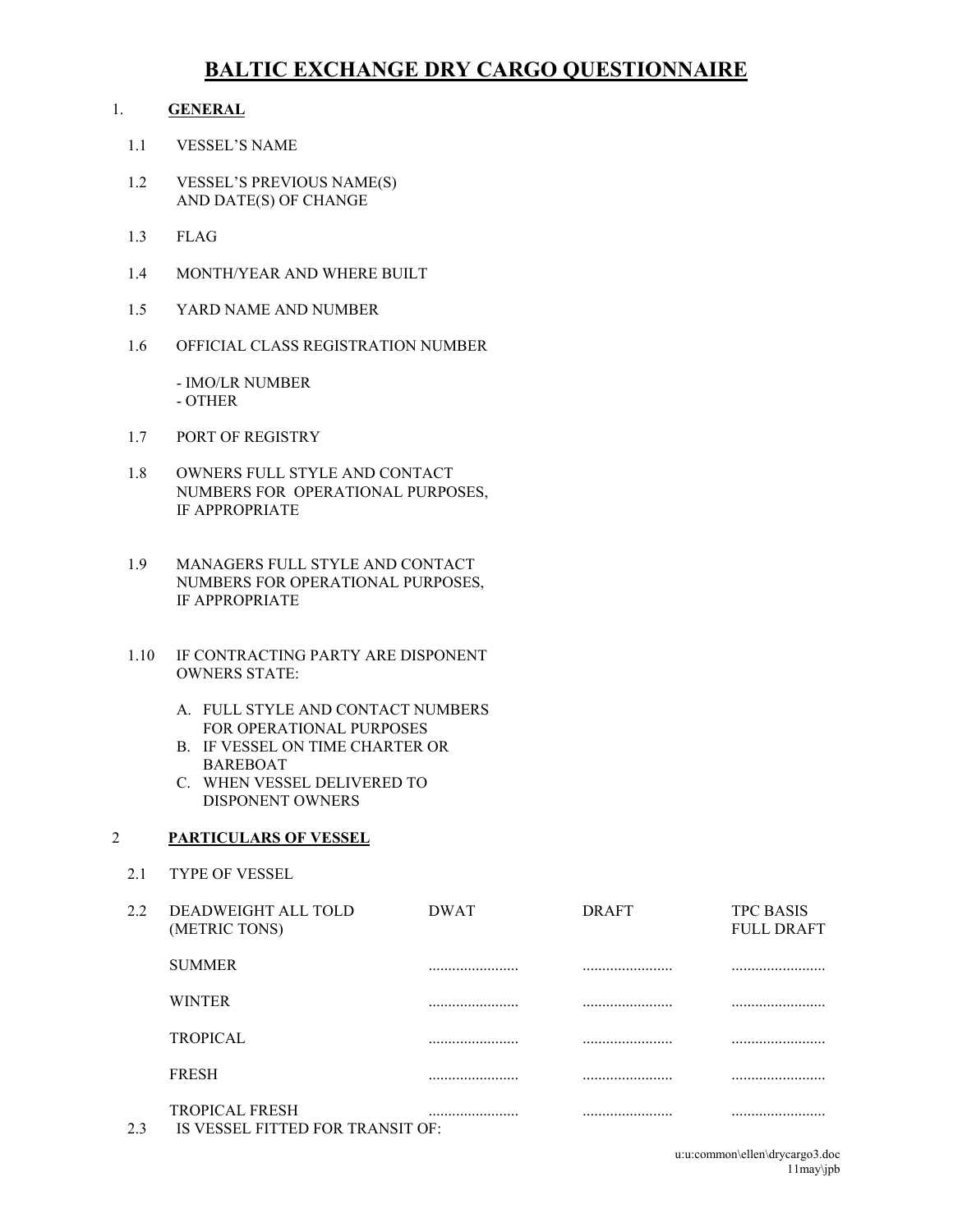- A: PANAMA CANAL? (YES/NO)
- B: SUEZ CANAL? (YES/NO)
- C: ST LAWRENCE SEAWAY? (YES/NO)
- 2.4A FOR PANAMA CANAL SUITABLE VESSEL STATE DEADWEIGHT ALL TOLD (METRIC TONS) ON 39ft 6ins (12.039M) (SG 0.9954)
- 2.4B IS PANAMA DEADWEIGHT ALL TOLD AFFECTED BY VESSEL'S BILGE TURN RADIUS? (YES/NO)
- 2.5 FOR ST LAWRENCE SEAWAY SIZE VESSEL STATE DEADWEIGHT ALL TOLD (METRIC TONS) BASIS 26 FT (7.92M) FRESH WATER
- 2.6 GT/NT: INTERNATIONAL **SUEZ**  PANAMA BRITISH
- 2.7 LENGTH OVERALL (METRES)
- 2.8 LENGTH BETWEEN PERPENDICULARS (METRES)
- 2.9 EXTREME BREADTH (METRES) DEPTH MOULDED (METRES)
- 2.10 DISTANCE (METRES) FROM WATERLINE TO TOP OF HATCH COAMINGS (OR TOP OF HATCH COVERS IF SIDE-ROLLING HATCHES) BASIS 50 PCT BUNKERS

 BALLAST CONDITION (BALLAST HOLDS NOT FLOODED)

FULL BALLAST **CONDITION** (BALLAST HOLDS FLOODED)

#### LIGHT CONDITION

- A. NO 1 HATCH
- B. MIDSHIPS
- C. LAST HATCH
- 2.11 DISTANCE (METRES) FROM KEEL TO TOP OF HATCH COAMINGS (OR TOP OF HATCH COVERS IF SIDE-ROLLING HATCHES) AT:

FULLY LADEN CONDITION

- A. NO 1 HATCH
- B. MIDSHIPS
- C. LAST HATCH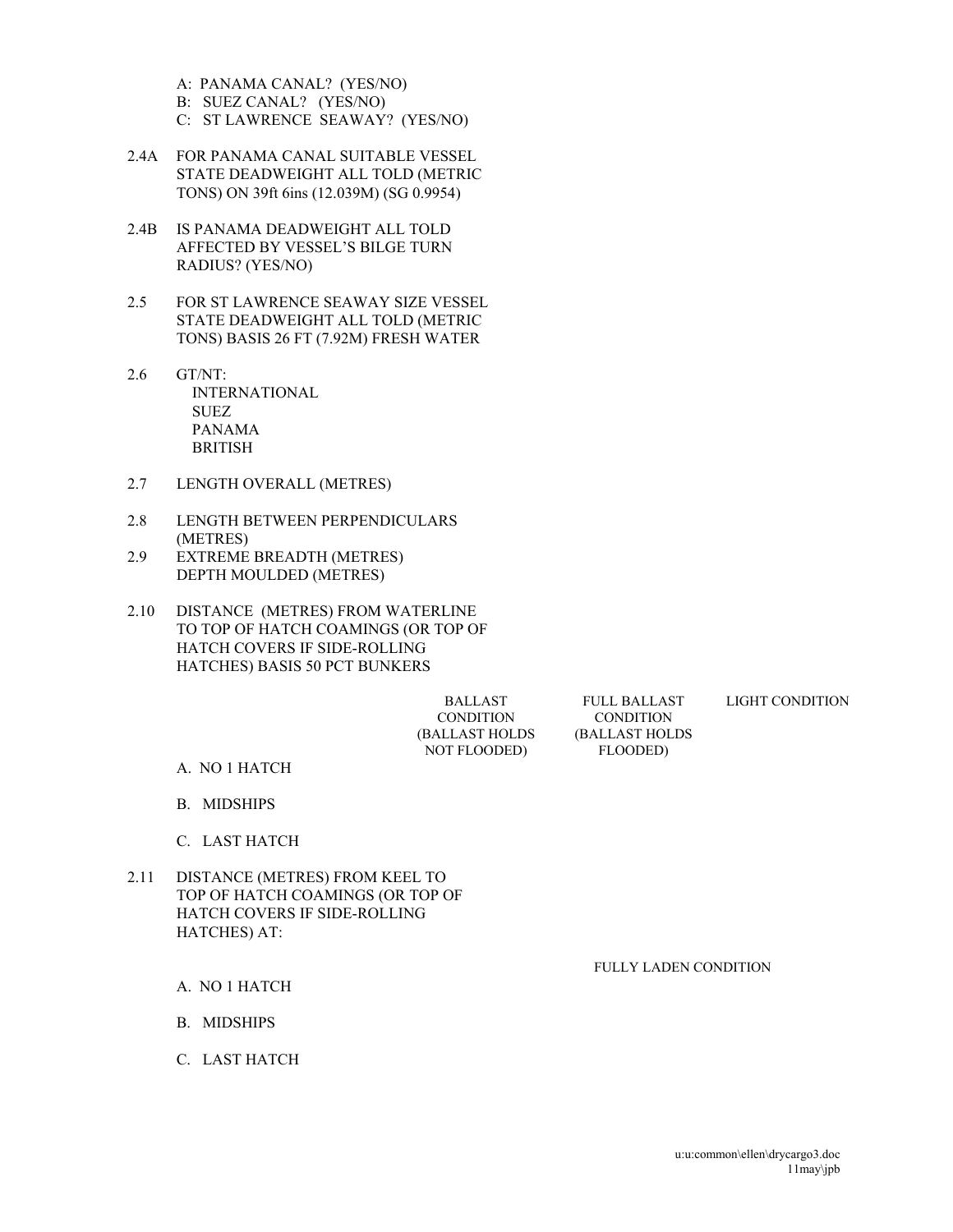- 2.12 VESSEL'S BALLASTING AND DEBALLASTING TIME (METRIC TONS PER HOUR)
- 2.13 DISTANCE (METRES) FROM KEEL TO HIGHEST POINT OF VESSEL
- 2.14 CAPACITY OF:
	- A. BALLAST TANKS B. BALLAST HOLDS CAPACITY (STATE WHICH HOLD(S)
- 2.15 CONSTANTS EXCLUDING FRESHWATER

DAILY FRESHWATER CONSUMPTION FRESH WATER CAPACITY STATE CAPACITY AND DAILY PRODUCTION OF EVAPORATOR NORMAL FRESH WATER RESERVE

- 2.16 VESSEL IS FITTED WITH SHAFT GENERATOR (YES/NO)
- 2.17 VESSEL'S ONBOARD ELECTRICAL SUPPLY (.................... V/ .................. Hz)

 DETAILS OF ALTERNATIVE SUPPLY, IF ANY

# 3. **CARGO ARRANGEMENTS**

# 3.1 **HOLDS**

- A. NUMBER OF HOLDS
- B. ARE VESSEL'S HOLDS CLEAR AND FREE OF ANY OBSTRUCTIONS? (YES/NO)
- C. GRAIN/BALE CAPACITY IN HOLDS EXCLUDING HATCHWAYS, WING/TOP SIDE TANKS (M3)
- D. GRAIN/BALE CAPACITIES BY HOLD EXCLUDING WING/TOP SIDE TANKS BUT INCLUDING HATCHWAYS (M3)
- E. IS VESSEL STRENGTHENED FOR THE CARRIAGE OF HEAVY CARGOES? (YES/NO) IF YES STATE WHICH HOLDS MAY BE LEFT EMPTY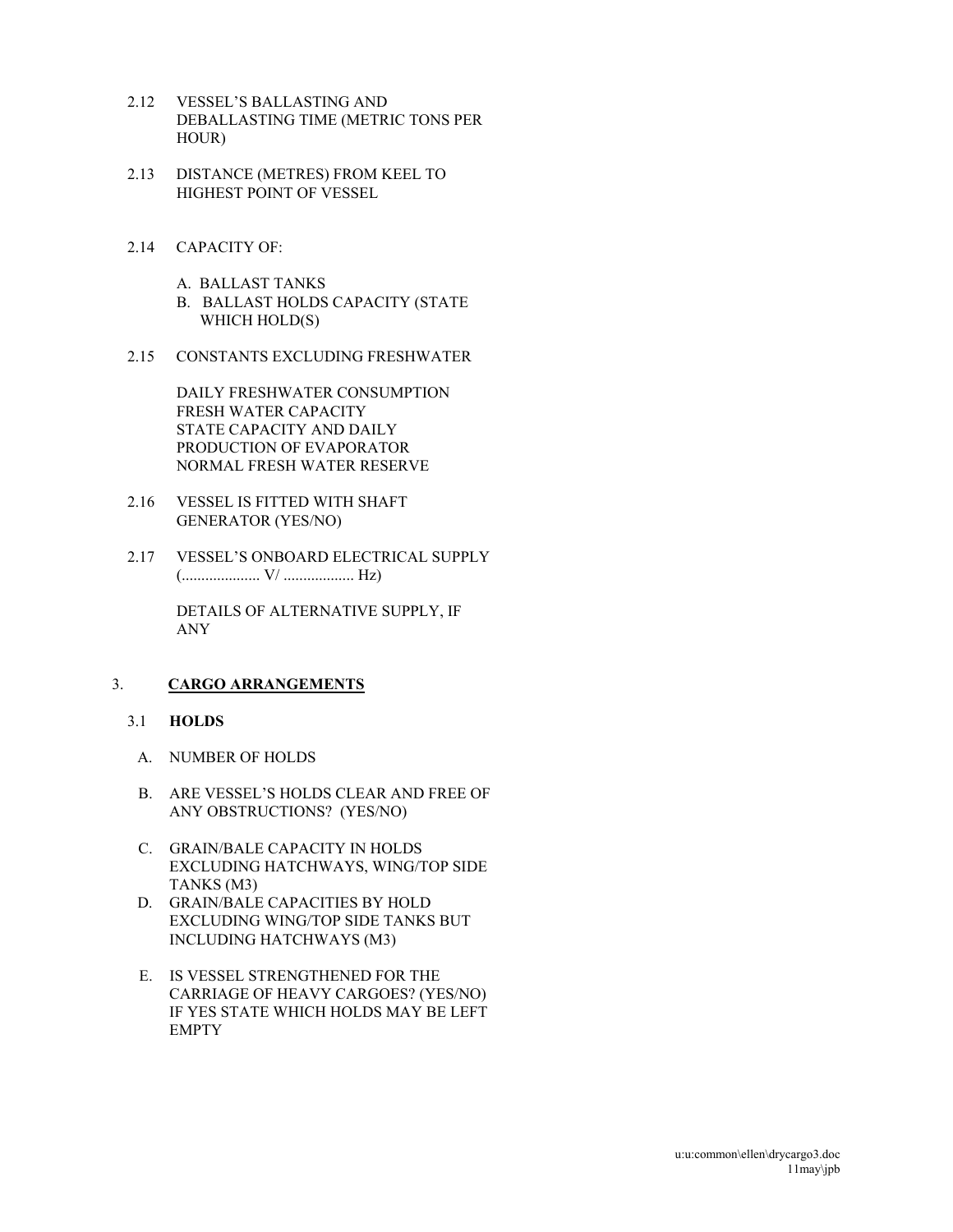- F. IS TANKTOP STEEL AND SUITABLE FOR GRAB DISCHARGE? (YES/NO)
- G. STATE WHETHER BULKHEAD CORRUGATIONS VERTICAL OR HORIZONTAL
- H. TANKTOP STRENGTH (METRIC TONS PER SQM)
- I. ARE HOLDS CO2 FITTED? (YES/NO)
- J. ARE HOLDS FITTED WITH SMOKE DETECTION SYSTEM?
- K. IS VESSEL FITTED WITH AUSTRALIAN TYPE APPROVED HOLDS LADDERS (YES/NO)
- L. HAS VESSEL A FUNCTIONING CLASS CERTIFIED LOADMASTER/LOADICATOR OR SIMILAR CALCULATOR (YES/NO)
- M. ARE HOLDS HOPPERED AT? :

 HOLD SIDE FORWARD BULKHEAD AFT BULKHEAD CAN VESSEL'S HOLDS BE DESCRIBED AS BOX SHAPED (YES/NO)

- N. MEASUREMENT OF ANY TANK SLOPES/HOPPERING (HEIGHT AND DISTANCE FROM VESSEL'S SIDE AT TANK TOP) (METRES)
- O. FLAT FLOOR MEASUREMENT OF CARGO HOLDS AT TANK TOP (METRES)
- P. ARE VESSEL'S HOLDS ELECTRICALLY VENTILATED (YES/NO)? IF YES STATE NUMBER OF AIRCHANGES PER HOUR BASIS EMPTY HOLDS

# 3.2 **DECK AND HATCHES**

- A NUMBER OF HATCHES
- B MAKE AND TYPE OF HATCH COVERS
- C HATCH SIZES (METRES)
- D STRENGTH OF HATCH COVERS (METRIC TONS PER SQM)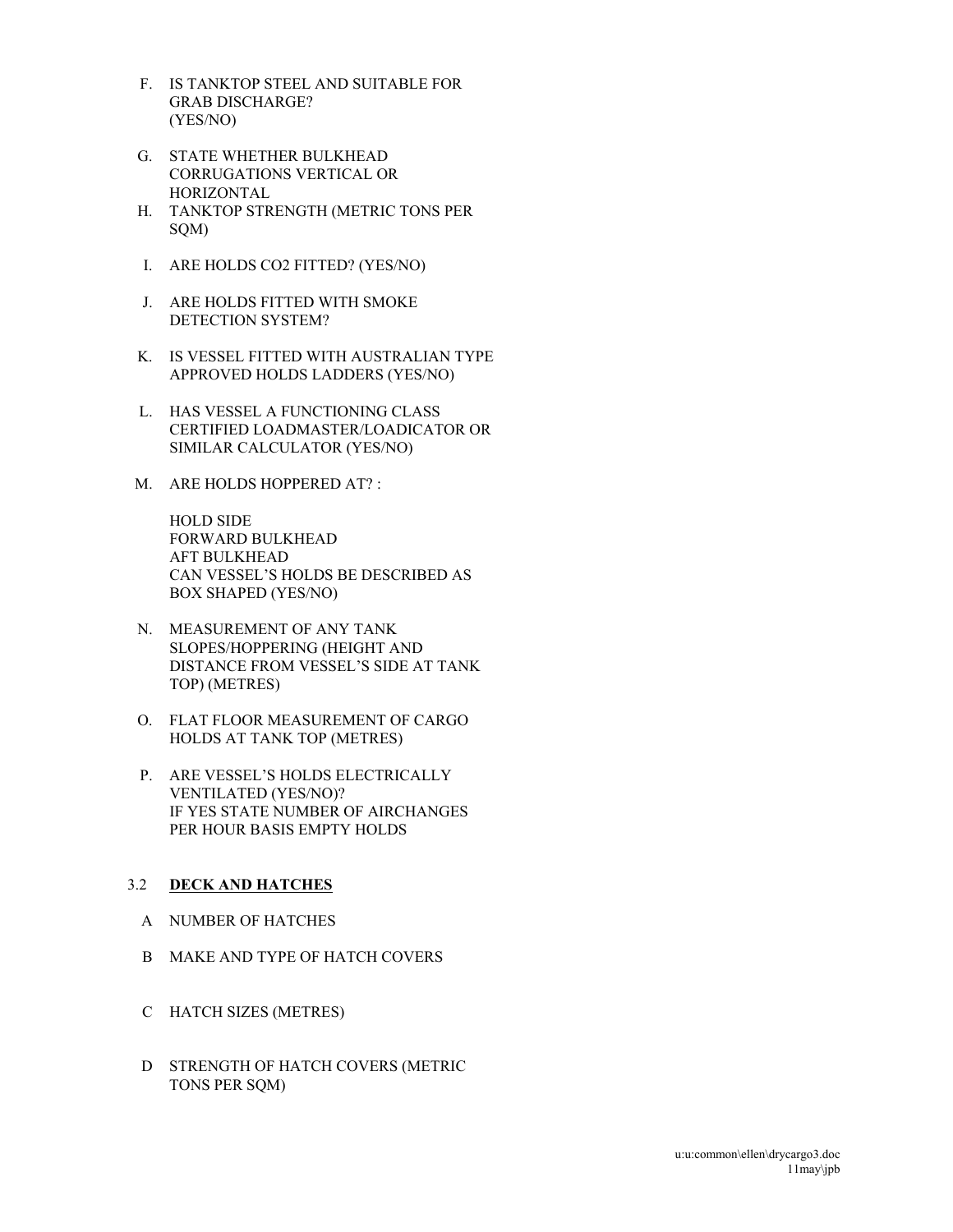- E DISTANCE FROM SHIP'S RAIL TO NEAR AND FAR EDGE OF HATCH COVERS/COAMING NEAR AND FAR (METRES)
- F DISTANCE FROM BOW TO FORE OF 1ST HOLD OPENING (METRES)
- G DISTANCE FROM STERN TO AFT OF LAST HOLD OPENING (METRES)
- 3.3 STATE DECK STRENGTH (METRIC TONS PER SQM)

#### 4 **SPEED/CONSUMPTION/FUEL ENGINE**

4.1 STATE VESSEL'S CONSUMPTION AT ABOUT ................ KNOTS (UP TO BEAUFORT SCALE FORCE 4/DOUGLAS SEA STATE 3) AS FOLLOWS:

#### ABOUT METRIC TONS (MAIN ENGINE)

..................................

#### ABOUT METRIC TONS (AUXILIARIES)

..................................

- A. LADEN
- .................................. ..................................
- B. BALLAST 4.2 BUNKER GRADES
- 4.3 PERMANENT BUNKER CAPACITIES (EXCLUDING UNPUMPABLES WHICH ARE ......................... METRIC TONS) BASIS .............. ................ PCT CAPACITY
- 4.4 PORT CONSUMPTION PER 24 HOURS IDLE/WORKING (METRIC TONS)
- 4.5 ENGINE MAKE AND TYPE
- 4.6 MAX OUTPUT BHP/RPM

#### 5. **CLASSIFICATION SOCIETY, SURVEYS AND CERTIFICATES**

- 5.1 NAME OF CLASSIFICATION SOCIETY AND CLASS NOTATION
- 5.2 DATE OF LAST SPECIAL SURVEY
- 5.3 DATE OF LAST ANNUAL SURVEY
- 5.4 A. IS VESSEL ENTERED IN CLASSIFICATION APPROVED ENHANCED SURVEY PROGRAMME (YES/NO)
	- B. DATE OF LAST INSPECTION
	- C. DATE OF NEXT INSPECTION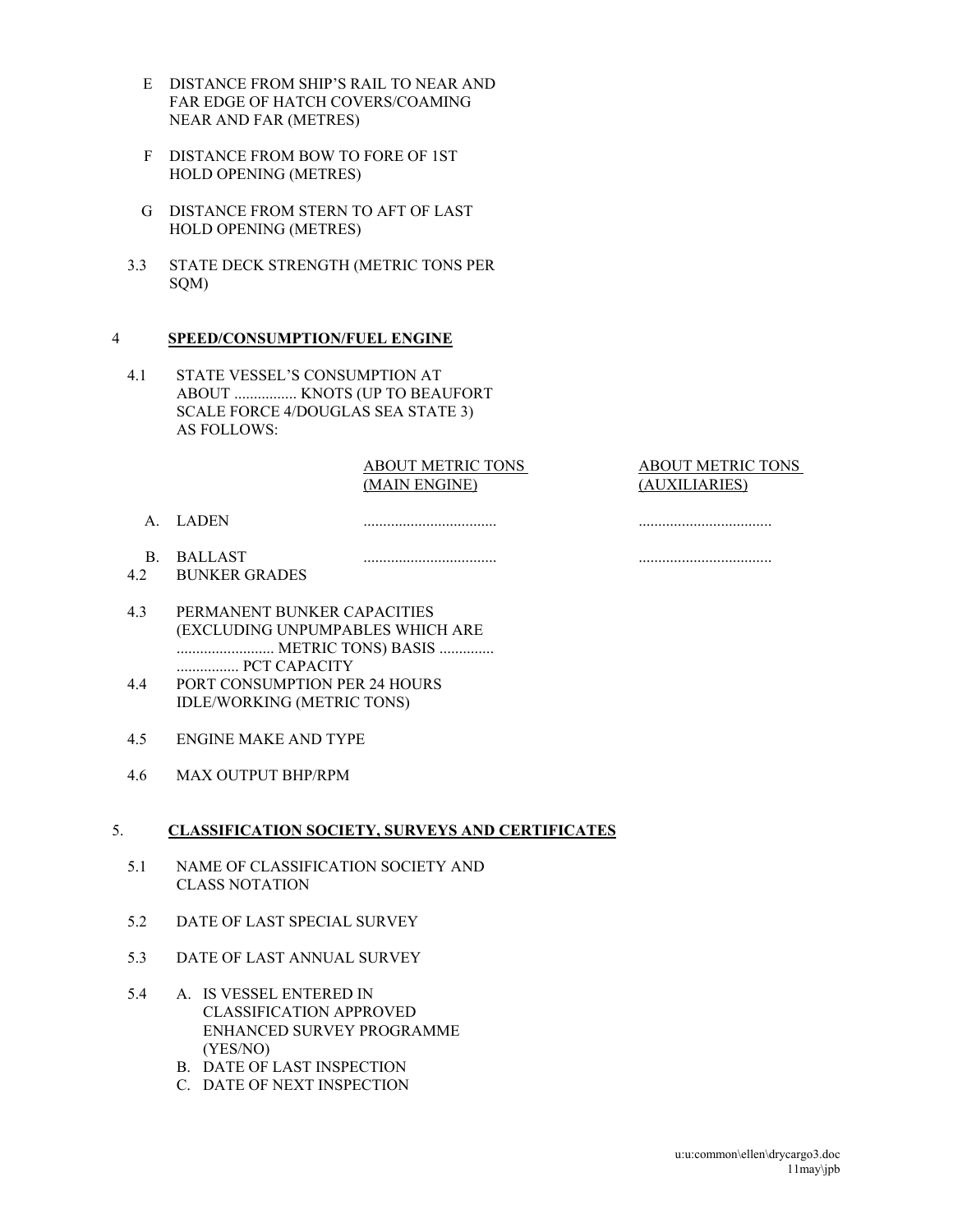5.5 A. DOES VESSEL COMPLY WITH IACS UNIFIED REQUIREMENTS REGARDING NUMBER 1 CARGO HOLD AND DOUBLE BOTTOM TANK STEEL STRUCTURE? (YES/NO):

> B. HAS THIS COMPLIANCE BEEN VERIFIED BY THE CLASSIFICATION SOCIETY? (YES/NO)?

- 5.6 DATE AND PLACE OF LAST DRYDOCK
- 5.7 HAS VESSEL BEEN INVOLVED IN ANY GROUNDINGS OR COLLISION IN THE LAST 12 MONTHS? IF SO GIVE FULL DETAILS
- 5.8 IS VESSEL ISM CERTIFIED? (YES/NO)

STATE - A. DOC (DOCUMENT OF COMPLIANCE) CERTIFICATE NUMBER/ISSUING **AUTHORITY** 

 B. SMC (SAFETY MANAGEMENT) CERTIFICATE NUMBER/ISSUING AUTHORITY

GIVE DATE OF LAST AND NEXT AUDIT

 STATE OUTSTANDING RECOMMENDATIONS, IF ANY

- 5.9 ADVISE DATE AND PLACE OF LAST PORT STATE CONTROL
- 5.10 A. DID VESSEL PASS MOST RECENT PORT STATE CONTROL INSPECTION WITHOUT DETENTION (YES/NO)

 B. STATE OUTSTANDING RECOMMENDATIONS, IF ANY:

- 5.11 IS VESSEL'S CREW COVERED BY FULL ITF OR BONA FIDE TRADE UNION AGREEMENT ACCEPTABLE TO ITF?
- 5.12 IF VESSEL HAS ITF AGREEMENT STATE NUMBER, DATE OF ISSUE AND EXPIRY DATE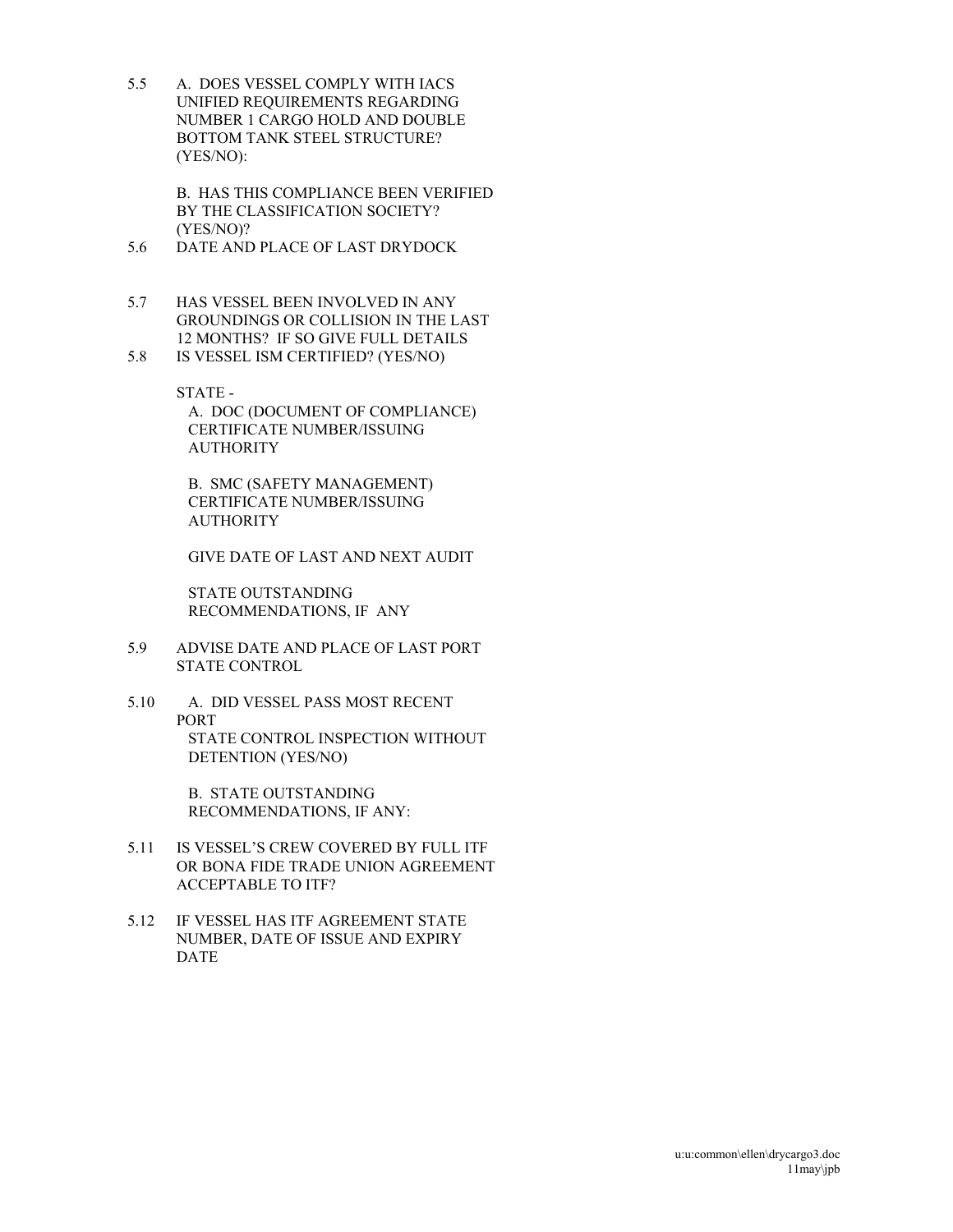#### 5.13 **CERTIFICATES:**

CERTIFICATE NAME DATE OF ISSUE DATE OF LAST

ANNUAL ENDORSEMENT DATE OF EXPIRY

 SPECIAL SURVEY: LOADLINE: SAFETY EQUIPMENT: SAFETY CONSTRUCTION: GEAR SURVEY: CARGO SECURING MANUAL: SAFETY RADIO: INTERNATIONAL OIL POLLUTION: DERATIZATION: OPA/COFR:

- 5.14 DO ANY RECOMMENDATIONS APPEAR ON ANY OF THE ABOVE CERTIFICATES? (YES/NO) IF YES STATE FULL DETAILS
- 5.15 IMO REGISTRATION NUMBER
- 5.16 EXPIRY DATE OF FMC CERTIFICATE

### 6. **COMMUNICATIONS**

- 6.1 CALL SIGN
- 6.2 NAME OF RADIO STATION WHICH VESSEL MONITORING
- 6.3 SPECIFY VESSEL'S SATELLITE COMMUNICATIONS SYSTEM

### 7. **INSURANCES**

- 7.1 HULL AND MACHINERY INSURED VALUE
- 7.2 NAME OF OWNERS P AND I INSURERS
- 7.3 WHERE IS OWNERS HULL AND MACHINERY PLACED?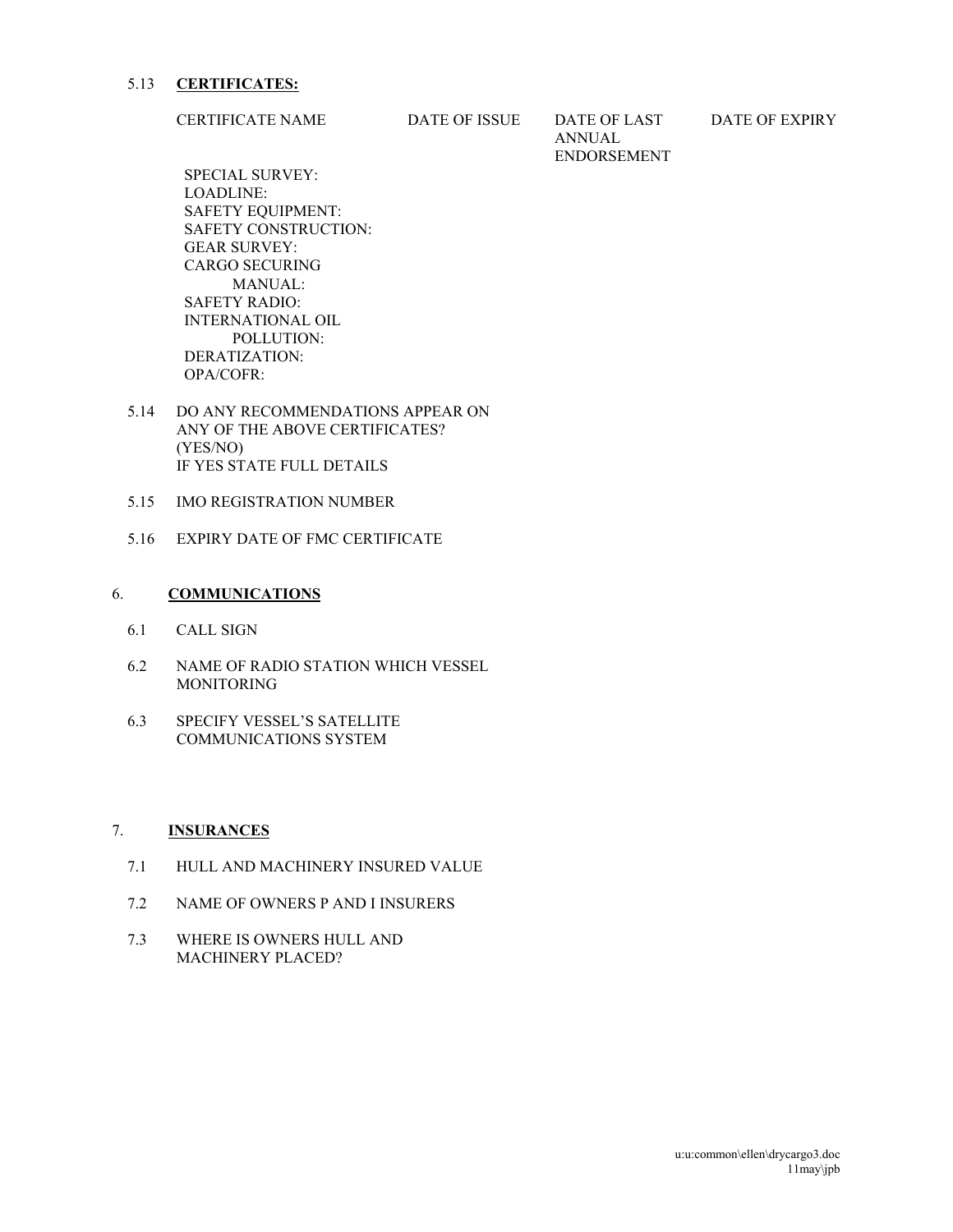### 8. **CREW**

- 8.1 NUMBER OF CREW
- 8.2 NAME AND NATIONALITY OF MASTER
- 8.3 NATIONALITY OF OFFICERS
- 8.4 NATIONALITY OF CREW

### 9. **MISCELLANEOUS**

9.1 STATE LAST 5 (FIVE) CARGOES CARRIED AND LOAD AND DISCHARGE PORT(S) WITH MOST RECENT FIRST

- 9.2 IS VESSEL FITTED FOR CARRIAGE OF GRAIN IN ACCORDANCE WITH CHAPTER V1 OF SOLAS 1974 AND AMENDMENTS WITHOUT REQUIRING BAGGING. STRAPPING AND SECURING WHEN LOADING A FULL CARGO (DEADWEIGHT) OF HEAVY GRAIN IN BULK (STOWAGE FACTOR 42 CUFT) WITH ENDS UNTRIMMED? (YES/NO)
- 9.3 STATE NUMBER OF HOLDS WHICH MAY BE LEFT SLACK WITHOUT REQUIRING BAGGING, STRAPPING AND SECURING

### 10. **CARGO GEAR** (ONLY TO BE COMPLETED IF APPLICABLE)

- 10.1 IF GEARED STATE MAKE AND TYPE
- 10.2 NUMBER OF CRANES/DERRICKS AND WHERE SITUATED
- 10.3 OUTREACH (METRES) OF GEAR -

A. BEYOND SHIP'S RAIL B. BEYOND SHIP'S RAIL WITH MAXIMUM CARGO LIFT ON HOOK

10.4 IF GANTRY CRANES/HORIZONTAL SLEWING CRANES STATE MINIMUM CLEARANCE DISTANCE CRANE HOOK TO TOP OF HATCH COAMING (METRES)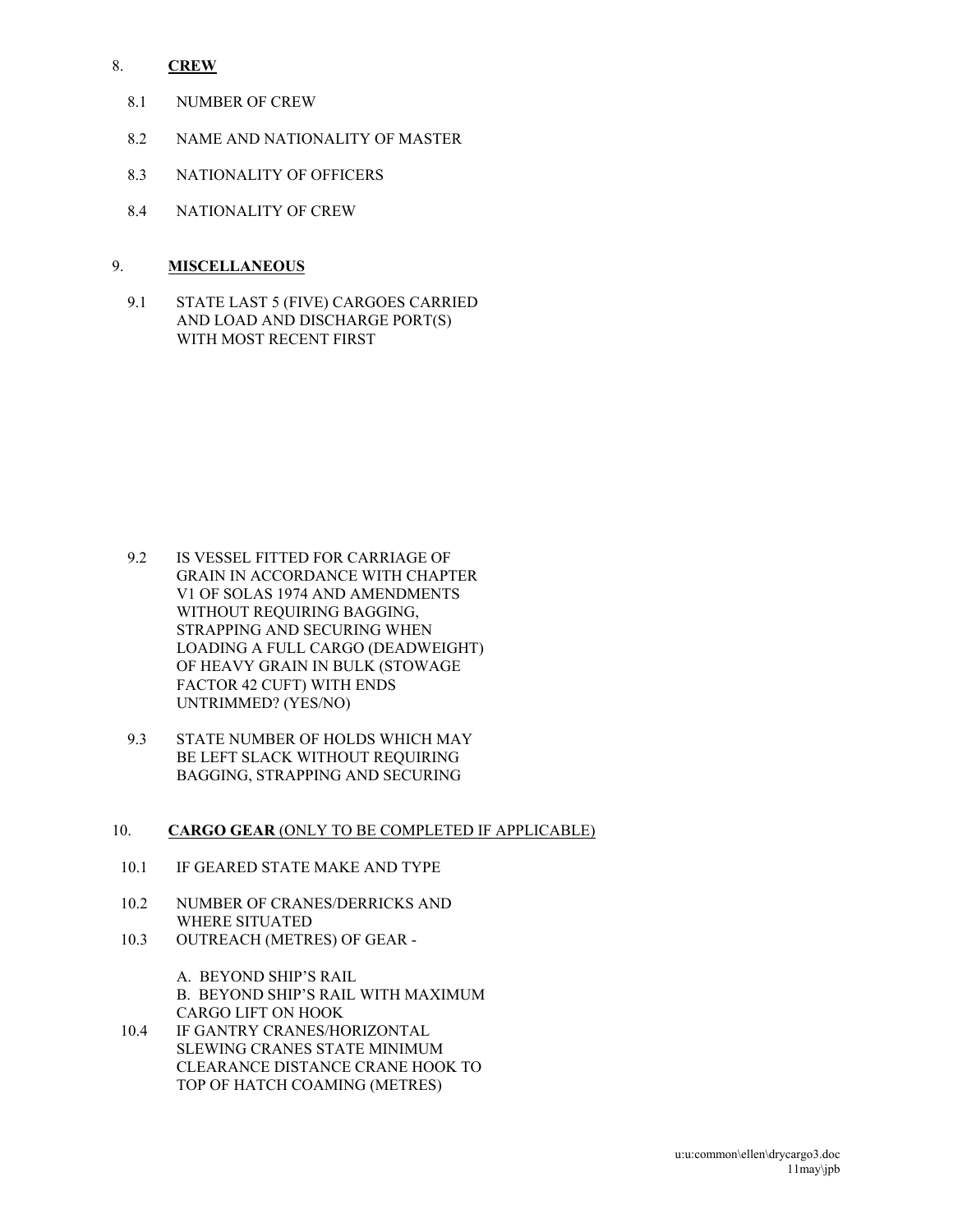- 10.5 TIME NEEDED FOR FULL CYCLE WITH MAXIMUM CARGO LIFT ON HOOK
- 10.6 IS GEAR COMBINABLE FOR HEAVY LIFT (YES/NO)
- 10.7 ARE WINCHES ELECTRO-HYDRAULIC? (YES/NO)
- 10.8 IF VESSEL HAS GRABS ON BOARD STATE TYPE AND CAPACITY
- 10.9 IS VESSEL FITTED WITH SUFFICIENT LIGHTS AT EACH HATCH FOR NIGHT WORK? (YES/NO)
- 10.10 IS VESSEL LOGS FITTED (YES NO)

IF YES STATE NUMBER AND TYPE OF STANCHIONS/SOCKETS, IF ON BOARD

#### 11. **CONTAINER BULKERS/ MULTI PURPOSE** (ONLY TO BE COMPLETED IF APPLICABLE)

11.1 CAPACITY IN DIRECT STOW OF TEU/FEU BASIS

> 1. EMPTY 2. ................ TONS HOMOGENEOUS WEIGHT

- 11.2 ARE ALL CONTAINERS WITHIN REACH OF VESSEL'S GEAR: (YES/NO) IF NO STATE SELF SUSTAINED CAPACITY
- 11.3 IF VESSEL FITTED WITH ALL PERMANENT AND LOOSE FITTINGS/LASHING MATERIALS FOR ABOVE NUMBER OF TEU/FEU? (YES/NO)
- 11.4 IS VESSEL FITTED WITH RECESSED HOLES/SHOES ON TANKTOP AND CONTAINER SHOES ON WEATHERDECK AND HATCH COVERS? (YES/NO)
- 11.5 ADVISE STACK WEIGHTS AND NUMBER OF TIERS ON/UNDERDECK -

A. PER TEU B. PER FEU

- 11.6 HAS VESSEL A CONTAINER SPREADER ON BOARD?
- 11.7 NUMBER AND TYPE OF REEFER PLUGS